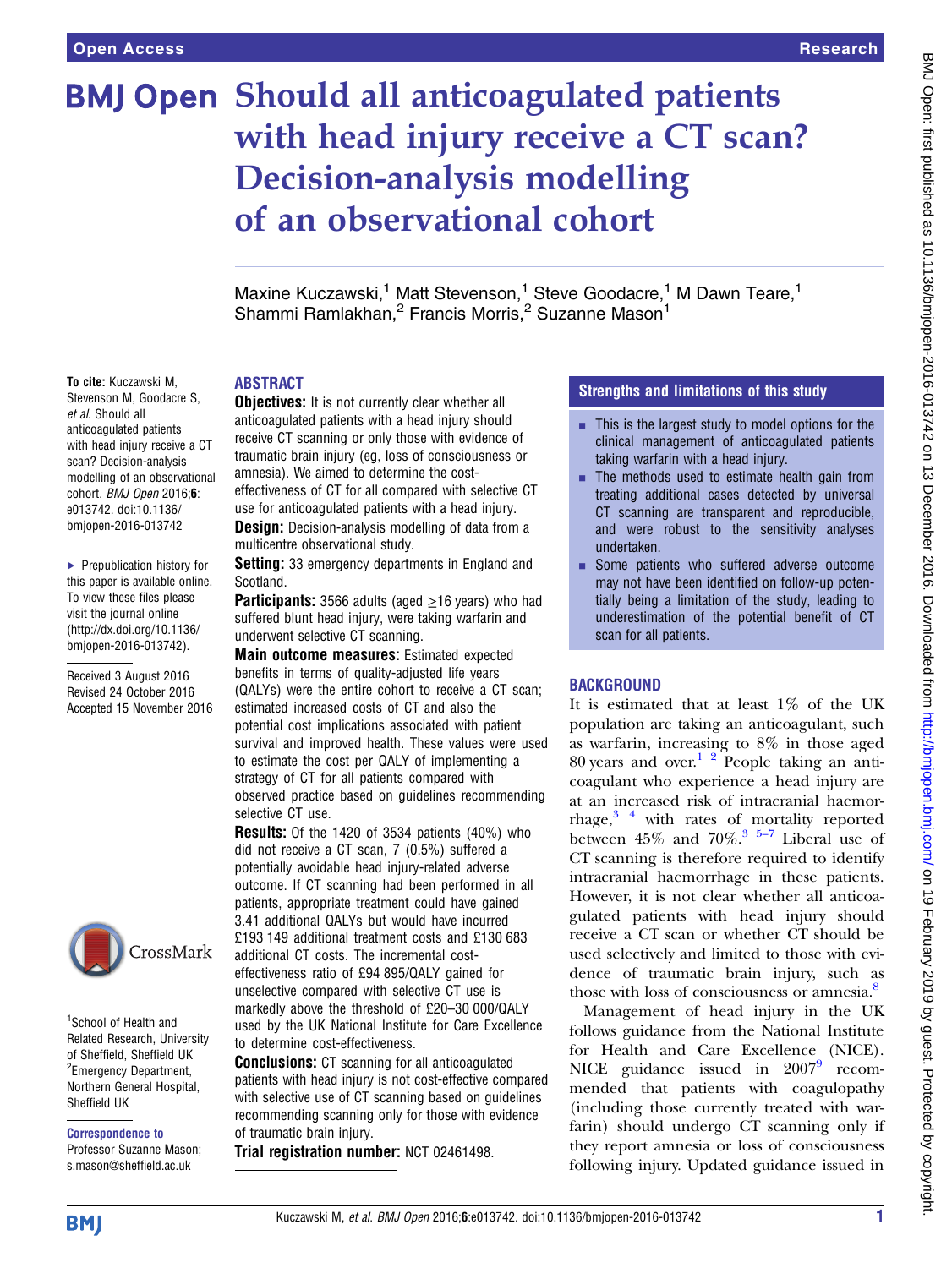$2014<sup>10</sup>$  $2014<sup>10</sup>$  $2014<sup>10</sup>$  recommended that all patients having warfarin treatment should undergo CT scanning regardless of whether they reported amnesia or loss of consciousness (figure 1). The new guidance should increase the number of scans performed and intracranial injuries identified, but it is not clear whether the benefits of this approach justify the costs of additional CT scanning.

The AHEAD study was an observational cohort study of patients with head injury who were taking warfarin and presented to a hospital emergency department (ED) (S Mason, M Kuczawski, MD Teare, et al. The AHEAD study: an evaluation of the management of anticoagulated patients who suffer head injury. UK; 2016. Unpublished). It was undertaken when NICE 2007 guidance was in operation but before NICE 2014 guidance was issued. We aimed to use data from the AHEAD study and decision analysis modelling to determine the cost-effectiveness of CT for all compared with observed practice based on guidelines recommending selective CT for those with evidence of traumatic brain injury.

### **METHODS**

The methods for the AHEAD study are described in detail elsewhere (S Mason et al. 2016. Unpublished). Briefly, 3566 adults who were taking warfarin and attended the ED of 33 hospitals in England and Scotland between September 2011 and March 2013 following head injury were recruited. Research staff in hospital sites recorded basic demographic information, attendance details, injury mechanism, clinical examination findings and CT results. Patients were then followed up to 10 weeks after presentation using hospital record review and postal questionnaire.

We identified all patients with an adverse outcome who had not received a CT scan at their initial hospital attendance. The patients that did receive a CT scan (under a selective CT scanning policy) would receive the same treatment if a CT scan all policy was in place; therefore, it is the former group of patients who would be expected to receive clinical benefit from a policy of CT scanning all patients. However, a threshold analysis was conducted to estimate the proportion of inpatient attendances of <48 hours that would need to be avoided for the CT scan all policy to have a cost per quality-adjusted life year (QALY) below £30 000, assuming the cost of such an inpatient stay to be that associated with a non-elective inpatient stay  $(f615).$ <sup>[11](#page-5-0)</sup> An adverse outcome was defined as: death; neurosurgery; positive CT scan finding; or reattendance to the hospital with a significant head injury-related complication up to 10 weeks after the original attendance. These reattendances were confirmed following the review of hospital records and CT scan results, where undertaken.

Decision analysis modelling was used to estimate the incremental QALYs and costs had those patients with an adverse outcome that were not CT scanned received a CT scan on initial hospital attendance. Different assumptions were required for patients conditional on whether they survived the adverse event. For patients who died, assumptions were required regarding: the probability of survival if a CT scan had been performed; the Glasgow Outcome Scale (GOS) state to which the patient would be categorised if they survived; $12$  and the cost of neurosurgery. For patients who survived, an assumption was required relating to the probability of GOS increase if a CT scan had been performed. Regardless of survival outcome, assumptions were

Figure 1 NICE guidance 2007 versus 2014.

| NICE Guidance CG56, 2007                                                                                                                                                                                                                                                                                                                                                                                                                                                                                                                                                                                                                                                            | NICE Guidance CG176, 2014                                                                                                                                                                                                                                                                                                                                                                                                                                                                                                                                                                                                                                                                                                                            |  |  |
|-------------------------------------------------------------------------------------------------------------------------------------------------------------------------------------------------------------------------------------------------------------------------------------------------------------------------------------------------------------------------------------------------------------------------------------------------------------------------------------------------------------------------------------------------------------------------------------------------------------------------------------------------------------------------------------|------------------------------------------------------------------------------------------------------------------------------------------------------------------------------------------------------------------------------------------------------------------------------------------------------------------------------------------------------------------------------------------------------------------------------------------------------------------------------------------------------------------------------------------------------------------------------------------------------------------------------------------------------------------------------------------------------------------------------------------------------|--|--|
| CT head scan patients with any of the<br>following risk factors within 1 hour:<br>GCS < 13<br>$\circ$<br>GCS<15 at 2 hours<br>$\circ$<br>Open or depressed skull fracture<br>$\circ$<br>Sign of fracture at base of skull<br>$\circ$<br>Post-traumatic seizure<br>$\circ$<br>Focal neurological deficit<br>$\circ$<br>>1 episode of vomiting<br>$\circ$<br>Amnesia > 30 minutes before impact<br>$\circ$<br>CT head scan patients that have experienced<br>Loss of consciousness or amnesia AND any<br>of the following risk factors:<br>Within 8 hours<br>Aged 65 years or over<br>$\circ$<br>Dangerous mechanism of injury<br>$\circ$<br>Within 1 hour<br>Coagulopathy<br>$\circ$ | CT head scan with any of the following risk<br>factors within 1 hour:<br>GCS <sub>13</sub><br>$\circ$<br>GCS<15 at 2 hours<br>$\circ$<br>Open or depressed skull fracture<br>$\circ$<br>Any sign of basal skull fracture<br>$\circ$<br>Post-traumatic seizure<br>$\circ$<br>Focal neurological deficit<br>$\circ$<br>>1 episode of vomiting<br>$\circ$<br>CT head scan patients that have<br>experienced Loss of consciousness or<br>amnesia AND any of the following risk<br>factors:<br>Within 8 hours<br>Aged 65 years or over<br>$\circ$<br>History of bleeding or clotting<br>$\circ$<br>disorders<br>Dangerous mechanism of injury<br>$\circ$<br>>30 minutes retrograde amnesia of<br>$\circ$<br>events<br>CT head scan patients with no other |  |  |
|                                                                                                                                                                                                                                                                                                                                                                                                                                                                                                                                                                                                                                                                                     | indications for CT head scan AND having<br>warfarin treatment, within 8 hours                                                                                                                                                                                                                                                                                                                                                                                                                                                                                                                                                                                                                                                                        |  |  |

# BMJ Open: first published as 10.1136/bmjopen-2016-013742 on 13 December 2016. Downloaded from http://bmjopen.bmj.com/ on 19 February 2019 by guest. Protected by copyright

BMJ Open: first published as 10.1136/bmjopen-2016-0132 on 13 December 2016. Downloaded from <http://bmjopen.bmj.com/> on 19 Hebruary 2019 opest. Protected by copyright.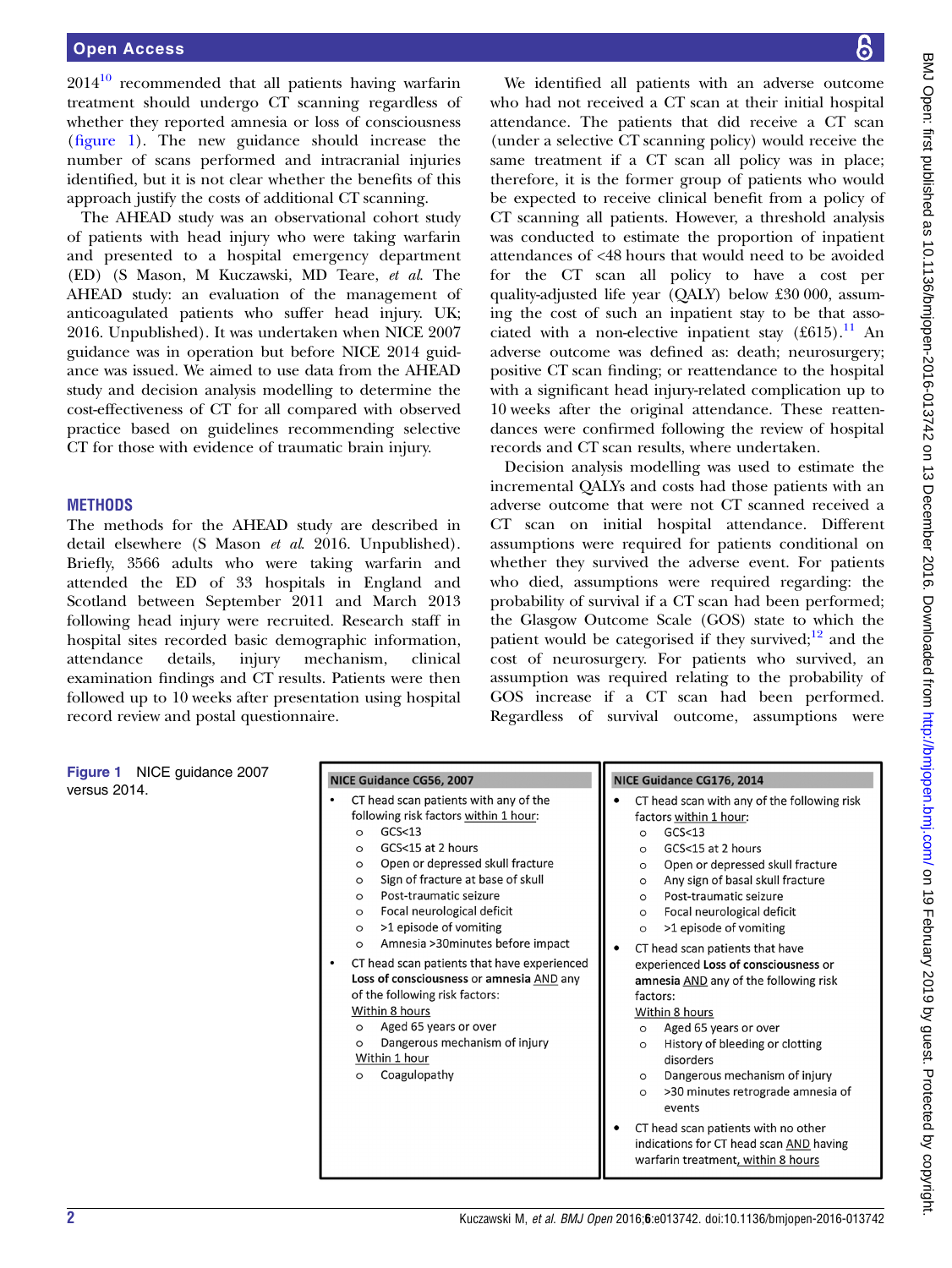required on: the life expectancy of a person with the same gender and age profile; the costs and utility associated with each GOS state; and the cost of a CT scan. The assumptions used within the model are detailed below. The results presented take an English and Scottish perspective and use direct healthcare and personal social services costs.

# Model assumptions

For patients who did not survive the adverse event:

- $\triangleright$  The probability of survival if a CT scan had been performed: Two clinicians provided estimates of the probability of survival had the patient received a CT scan. In the main analysis, an average value was used, although sensitivity analyses were undertaken, assuming that each clinician was correct.
- $\triangleright$  The GOS state to which the patient would be categorised if they survived: A single clinician provided an estimate of the GOS of the patient if they had survived. In a sensitivity analysis, the impact of the GOS state being one level higher (ie, more favourable to the patient) was explored.
- ▸ The costs of neurosurgery: The cost of neurosurgery was assumed to be that associated with the weighted average of NHS Reference Cost Codes AA50A– AA57B, excluding codes relating to patients aged 18 years and under, which was £3994.<sup>[13](#page-5-0)</sup> It was assumed that all patients who died without having a CT scan would undergo neurosurgery.

For patients who survived the adverse event:

 $\triangleright$  The probability of GOS increase if a CT scan had been performed: Two clinicians provided estimates of the probability of an increase in the GOS level (ie, a better patient outcome), if a CT scan had been performed. In the main analysis, an average value was used, although sensitivity analyses were undertaken, assuming that each clinician was correct.

For all patients:

- $\triangleright$  The life expectancy of the person: These data were taken from UK Life Tables, $^{14}$  $^{14}$  $^{14}$  and it was assumed that these were not affected by an adverse event that had been survived.
- The costs and utility associated with each GOS state. The data for GOS states 2–4 were taken from Pandor et  $al^{15}$  $al^{15}$  $al^{15}$  with costs inflated from 2008/2009 values to 2014/2015 prices using hospital and community health services indices reported in Curtis and Burns.<sup>[11](#page-5-0)</sup> The resultant values are provided in table 1.

For GOS state 5, it was assumed that the UK general population utility conditional on age and sex was appropriate which was taken from Ara and Brazier.<sup>16</sup>

- ▶ *The cost of a CT scan*: The cost of a CT scan was assumed to be that associated with NHS Reference Cost Code RD20A, which was £92.
- ▸ The mathematical model: The model calculated the expected difference in costs and QALYs of moving from observed practice to a strategy of CT scanning all patients. The following formulae were used in calculating the cost and QALY impacts associated with provided CT scans to patients with adverse events who did not receive a CT scan. All values were discounted at 3.5% per annum in accordance with NICE guide-lines.<sup>[17](#page-5-0)</sup> A lifetime horizon was assumed due to potential mortality benefits of the CT all strategy.

For patients who did not survive:

- ▸ Change in costs: Average probability of survival if CT scan performed×(life expectancy×cost per year in estimated GOS state+cost of neurosurgery).
- Change in QALYs: Average probability of survival if CT scan performed×(life expectancy×utility per year in estimated GOS state).

For patients who did survive:

- ▸ Change in costs: Average probability of GOS increase if CT scan performed×life expectancy×(cost per year in higher GOS state–cost per year in lower GOS state).
- ▸ Change in QALYs: Average probability of GOS increase if CT scan performed×(life expectancy×utility per year in higher GOS state–utility per year in lower GOS state)

# RESULTS

Follow-up data were available for 3534 of 3566 patients (99%) in the AHEAD cohort. Details of the cohort are published (S Mason et al. 2016. Unpublished). Glasgow Outcome Scale and diagnosis was available for 91.4%  $(n=3229)$  and  $99.9\%$   $(n=3530)$  patients, respectively. Overall, 2114 out of 3534 patients (60%) received a CT scan. Of the 1420 patients without a CT scan, 728 (51%) were admitted to hospital, 20 (1.4%) had subsequent head injury-related hospital attendances and 74 (5.2%) died during follow-up. Cause of death was head injury-related in 4 (0.3%), unrelated in 52 (3.7%) and unknown in 19 (1.3%). Adverse outcomes were identified in 7 of 1420 (0.5%) patients who did not have CT scan: 4 deaths and 3 with a related further hospital

| <b>GOS state</b> | One-off cost $(E)$ | Annual costs (£) | Utility value     | <b>Source</b>                                               |
|------------------|--------------------|------------------|-------------------|-------------------------------------------------------------|
| $\overline{2}$   | 47 674             | 46 595           | 0.00              | Pandor et al <sup>15</sup> with costs inflated using Curtis |
| 3                |                    | 37 214           | 0.15              | and Burns <sup>11</sup>                                     |
| $\overline{4}$   | 18837              |                  | 0.51              |                                                             |
| 5                |                    |                  | Population value* | Assumption                                                  |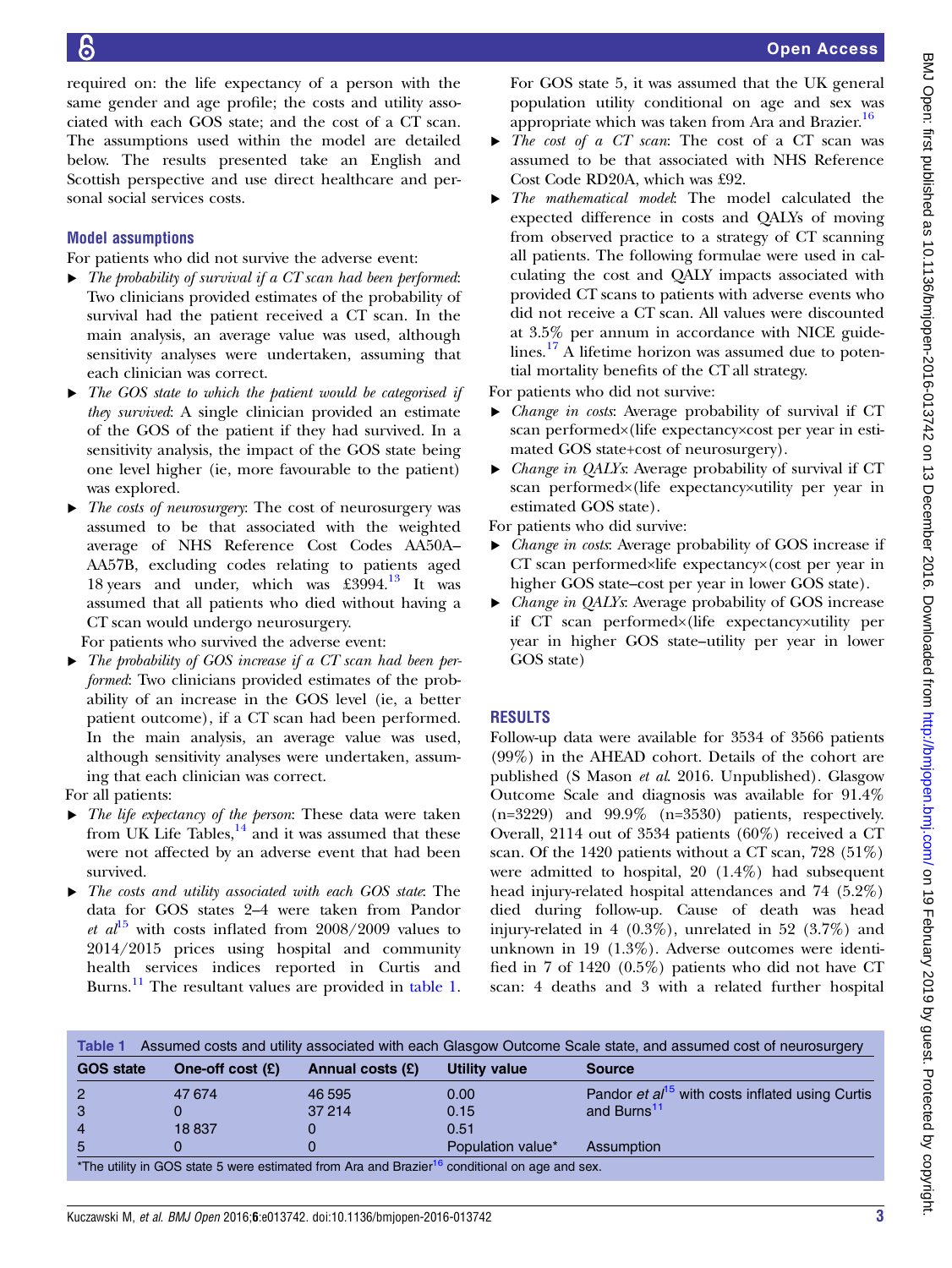attendance and significant finding on CT scan at reattendance.

The estimated changes in costs and QALYs per individual patient are provided in table 2. The summarised analyses including the increased costs of CT scans are provided in [table 3.](#page-4-0)

It is estimated that the cost per QALY gained through providing a CT scan is in excess of £90 000 per QALY which is markedly greater than the £20 000–£30 000 per QALY gained threshold reported by NICE.<sup>[17](#page-5-0)</sup> This conclusion did not alter within the sensitivity analyses performed. Using the estimates from the individual expert clinicians which produced values of £90 659 and £99 547 per QALY gained or if the cost of neurosurgery was not included for the patient who neither expert clinician believed would have survived even with a CT scan (£93 725 per QALY gained). When it was assumed that all patients survived at one GOS state better than estimated in the base case, the cost per QALY gained reduced to £36 864 (an additional £213 139 to obtain 5.78 QALYs) but still did not fall below NICE thresholds.

It was estimated that over 67% of the 537 inpatient stays of <48 hours observed would need to be avoided in order for the CT scan all policy to have a cost per QALY of <£30 000.

## **DISCUSSION**

Follow-up of 1420 patients who did not have a CT scan in the AHEAD cohort identified seven cases (four deaths, three delayed diagnoses) that might have been identified by CT scanning at initial hospital attendance. Decision analytic modelling showed that appropriate treatment of these cases could have gained 3.41 QALYs but would have incurred £193 149 additional treatment costs and £130 683 additional costs for CT scanning. This produces an incremental cost of £94 895 per QALY gained, which is greatly above the usual threshold of £20–30 000/QALY that NICE uses to determine costeffectiveness. Our analysis therefore suggests that CT for all anticoagulated patients with head injury, as recommended in NICE 2014 guidance, is not cost-effective compared with the selective use of CT scanning observed in practice when NICE 2007 guidance was in operation.

Our analysis has a number of strengths and weaknesses. It was based on a large representative cohort of patients who presented to a wide range of hospitals. The methods used to estimate health gain from treating additional cases detected by universal CT scanning are transparent and reproducible, and were robust to the sensitivity analyses undertaken. A potential limitation is that some patients who suffered adverse outcome may not have been identified on follow-up, leading to underestimation of the potential benefit of CT scan for all patients. However, it is worth noting that 10.79 QALYs would be required to reach the NICE threshold of £30 000/QALY for cost-effectiveness, so our conclusion

scanned if they had been CT scanned on admission to hospital and modelled implications Change in Table 2 Estimated outcomes for patients with adverse events who were not CT scanned if they had been CT scanned on admission to hospital and modelled implications QALYs  $6004$ <br> $6004$  $0.86$ <br>0.27 NP ✗ ✗✗ ✓ ✓ 75 75 3 £169 279 0.67 NP ✗ ✗✗ ✗ ✓ 25 15 2 £13 528 0.00 4.4 ✗ ✗✗ ✗ ✓ 0 0 2 £3994 0.00 NP ✗ ✗✗ ✓ ✓ 75 75 4 £18 122 1.45 −£7064 0.86 −£2355 0.27 −£2355 0.17 ΔQ Change in £169279 £13528 £2355 218122  $-27064$ £2355 £3994 costs  $\mathbf{\hat{s}}$ GOS score GOS score Estimated Estimated survived survived GOS if increase (+1, %) Lower Lower  $\omega$   $\alpha$   $\alpha$   $\rightarrow$ 4  $\overline{4}$  $\overline{d}$  2.0 ✗ ✗✗ ✓ ✗ 25 50 4 3.0 ✗ ✗✗ ✓ ✗ 25 0 4 3.5 ✗ ✗✗ ✓ ✗ 25 0 4 Clinician<sub>2</sub> Clinician<sub>2</sub> Patient Age Sex Admitted INR scan therapy Neurosurgery attendance death Clinician 1 Clinician 2 Clinician 1 Clinician 2 Probability of survival Probability of survival Probability of GOS Probability of GOS increase  $(+1, \%)$  $5500$  $2000$ Clinician<sub>1</sub> Clinician<sub>1</sub> Modelling Outcomes Modelling (%) **75**<br>25  $\frac{5}{7}$ 88<br>88 death HI  $\times\times\times$ attendance attendance hospital Further  $\times\times$ Estimated outcomes for patients with adverse events who were not CT Neurosurgery therapy Neurosurgery  $\times\times\times\times$  $\times\times\times$ **Reversal Reversal** therapy  $\times\times\times\times$  $\times\times\times$ **Outcomes** Observed<br>CT head Observed scan  $\times\times\times\times$  $\times\times\times$ or costs and quality-adjusted life years for costs and quality-adjusted life years  $\mathbf{R}$ Age Sex Admitted INR 울울  $\frac{4}{4}$   $\frac{1}{2}$ OOL<br>QOOL Sex Admitted ✗✗✗✗ $\times\times\times$  $\Sigma \Sigma \Sigma$  $\Sigma \mathrel{\mathsf{L}} \Sigma$ N<br>18<br>1 2 74 M is 90<br>3 4 88 M 5 76 M 7 82 M 6 77 F NP, not performed. NP, not performed. Age **ARS 25**  $782$ Table 2 Patient  $Q \cap T$ ഥ  $\circ$ 

ள்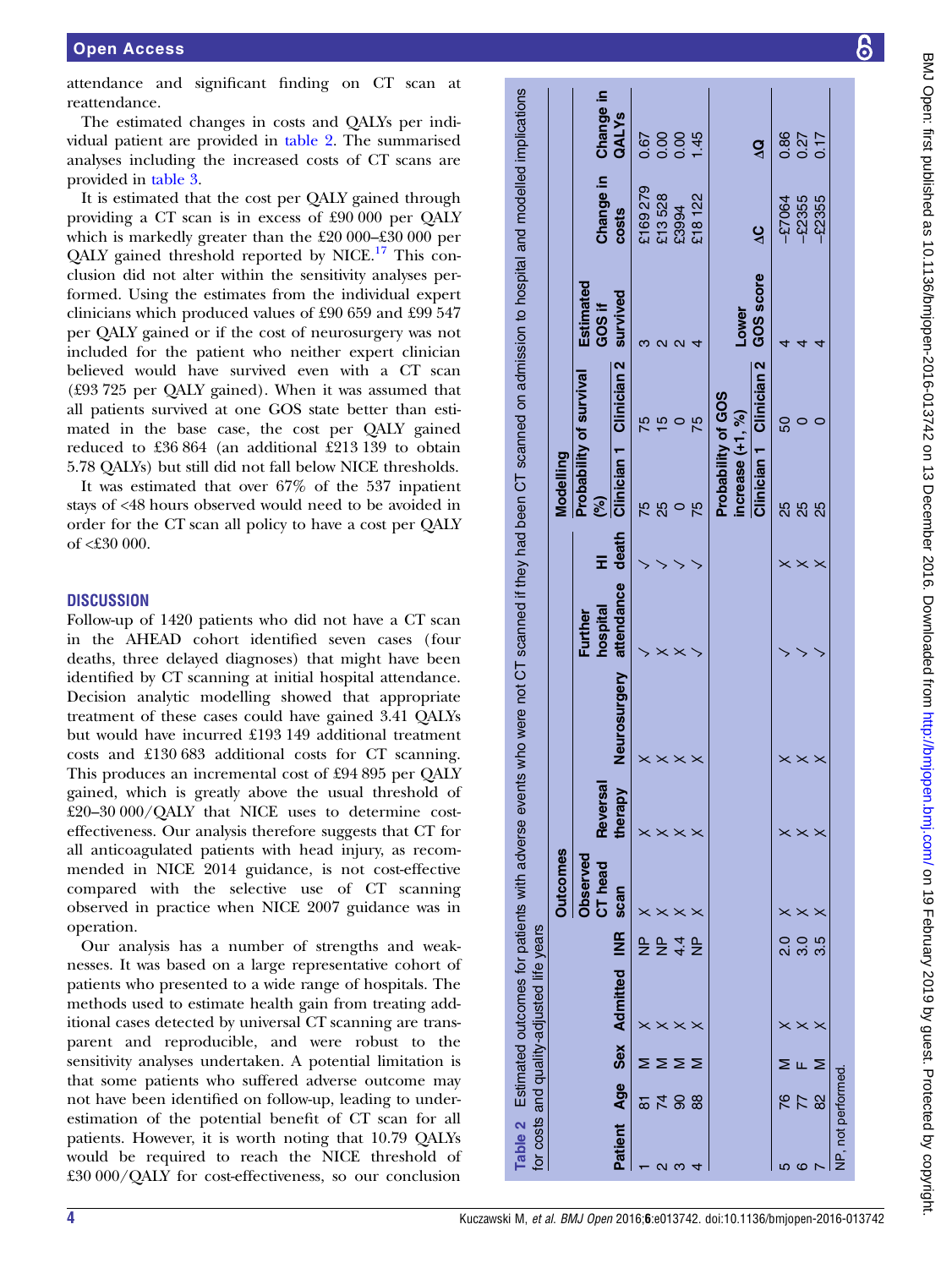<span id="page-4-0"></span>

| The comparison of CT all with observed practice<br>Table 3 |                                           |                                            |                                              |  |  |  |
|------------------------------------------------------------|-------------------------------------------|--------------------------------------------|----------------------------------------------|--|--|--|
|                                                            | Change in costs<br>from CT scanning $(E)$ | <b>Change in QALYs</b><br>from CT scanning | <b>ICER (cost per QALY</b><br>gained $(E)$ ) |  |  |  |
| Changes in individual patient values                       | 193 149                                   | 3.41                                       |                                              |  |  |  |
| Additional CT scanning costs                               | 130 683                                   |                                            |                                              |  |  |  |
| Net values                                                 | 323 832                                   | 3.41                                       | 94 895                                       |  |  |  |

regarding the lack of cost-effectiveness of unselective CT scanning would only be undermined if follow-up had identified <1 in 3 patients with adverse events. This seems extremely unlikely.

It is not believed that the threshold level for avoiding inpatient admissions of <48 hours would be plausible. Owing to the age and comorbidities of this cohort of patients, there will be many reasons for patients being admitted irrespective of whether a CT scan was performed. These reasons may be head injury-related such as observation, but are also likely to include other reasons such as intercurrent infections, injuries relating to attendance (other than the head injury) and for social reasons. Additionally, one could also postulate that by detecting incidental findings, the additional CT scans could result in additional admissions. If so, the incremental costs of the CT all strategy would increase and it would become less cost-effective. We have no data to determine whether additional CT scans result in more or fewer admissions.

Most international guidance, including the National Emergency X-Radiology Utilisation Study (NEXUS II), CT in Head Injury Patients (CHIP), American College of Emergency Physicians (ACEP) head CT and the European Federation of Neurological Societies  $(EFNS)$ ,  $^{18-21}$  $^{18-21}$  $^{18-21}$  advocate that all patients taking warfarin should have an immediate CT scan irrespective of injury severity, GCS or neurological symptoms. The UK guidelines (NICE) are based on the Canadian CT Head Rule  $(CCHR),<sup>22</sup>$  $(CCHR),<sup>22</sup>$  $(CCHR),<sup>22</sup>$  which excluded patients taking warfarin and up until January 2014, stated that a CT scan should be performed on patients taking warfarin if the patient presented with loss of consciousness or amnesia. These guidelines have now been updated to recommend all anticoagulated patients receive a CT scan, but no new evidence appears to have been published to support this recommended change in practice. Our analysis suggests that the 2014 revision to NICE guidance has resulted in less cost-effective care.

Previous literature investigating the patient outcomes and costs associated with diagnosing and treating headinjured patients who are taking anticoagulants are limited and difficult to compare with our analysis. Several recent studies have used decision analysis modelling to estimate the costs and benefits of CT scanning in the general (ie, non-anticoagulated) head-injured popu-lation<sup>[23](#page-5-0)–25</sup> and have generally shown that using a clinical decision rule to select patients for CT scanning is more cost-effective than unselective CT scanning. The only study identified that focused solely on anticoagulated patients was undertaken by Li in  $2012.<sup>26</sup>$  $2012.<sup>26</sup>$  $2012.<sup>26</sup>$  Li questioned how this cohort of patients should be managed due to the nature of delayed complications associated with anticoagulant use, while also considering the costs attached to CT imaging and admittance to hospital. The analyses were based on data taken from other studies and included repeated CT scans (2) and 24-hour admission per patient. The costs per year of a life saved in the USA, Spain and Canada were estimated as \$1 million, \$158 000 and \$105 000, respectively.

Future research is needed to validate our findings on the potential benefits, harms and costs of CT scanning since the introduction of NICE 2014, in addition to further work on the criteria used for deciding whether a CT scan is appropriate such as the use of serum protein biomarkers.

# **CONCLUSION**

CT scanning for all anticoagulated patients with head injury is not cost-effective compared with selective use of CT scanning based on guidelines recommending scanning only for those with evidence of traumatic brain injury. A move (or return) to selective use of CT scanning would substantially reduce healthcare costs with only a small increase in potentially avoidable adverse outcomes.

Acknowledgements The authors thank Rosemary Harper for her contribution as a patient representative throughout the duration of the study; all the clinicians and research staff in the participating hospital sites who identified patients in this study, without whose hard work, this study would not have been possible.

Contributors All authors provided substantial contributions to the conception, design, acquisition of the data, or analysis and interpretation of the study data. MK drafted the article and all authors contributed to its revision for important intellectual content. All authors approved the final version. SM is the guarantor. All authors agree to be accountable for all aspects of the work ensuring that questions related to accuracy or integrity of any party of the work are appropriately investigated and resolved.

Funding This paper presents independent research commissioned by the National Institute for Health Research (NIHR) under its Research for Patient Benefit (RfPB) Programme grant reference number PB-PG-0808-17148. This work is sponsored by Sheffield Teaching Hospitals NHS Foundation Trust, reference number STH15705.

Disclaimer The views expressed are those of the author(s) and not necessarily those of the NHS, the NIHR or the Department of Health.

Competing interests None declared.

Ethics approval NRES Committee Yorkshire and The Humber—Sheffield: 11/H1308/13.